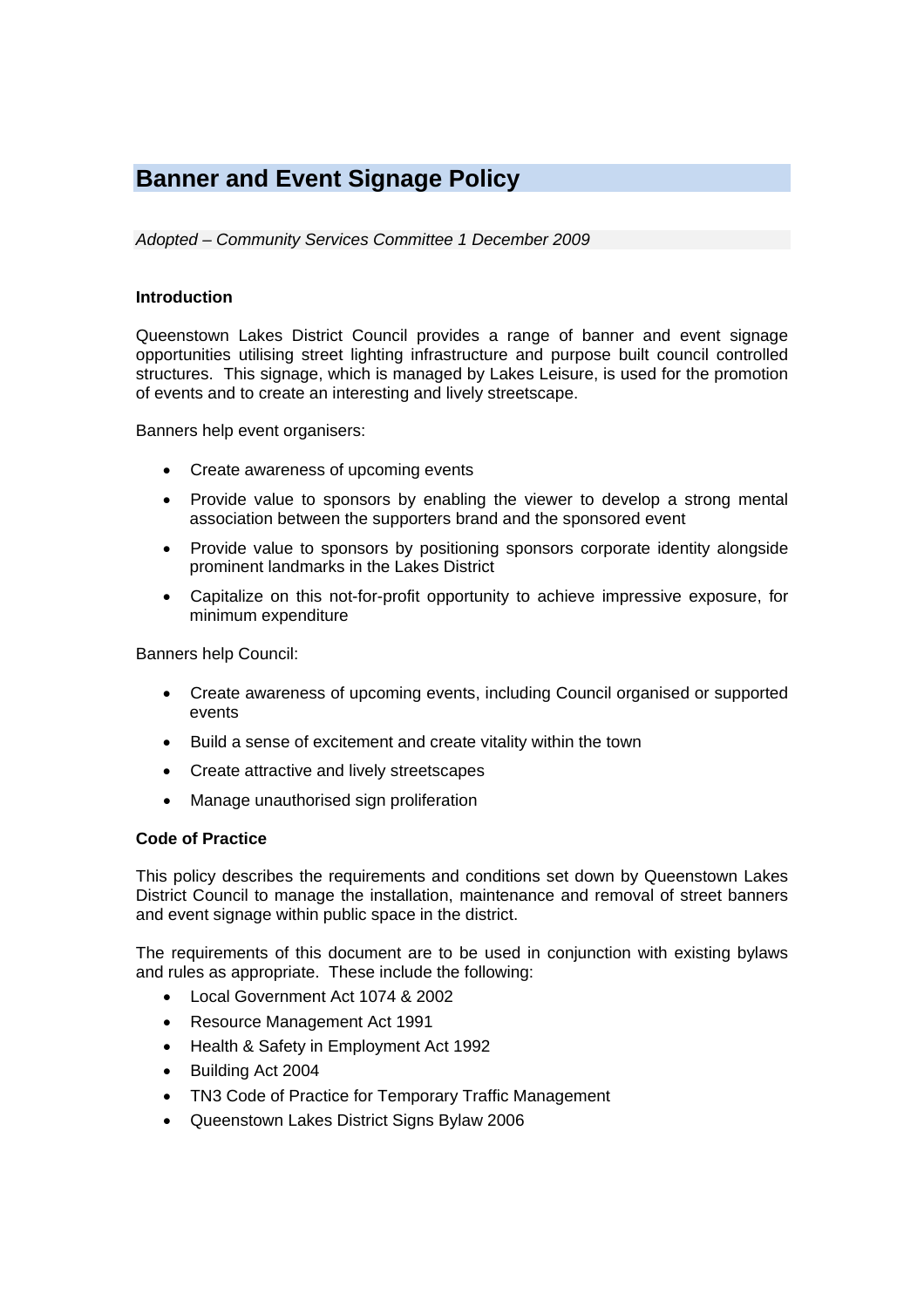The policy contains:

**Part A** – Description of street banner and event signage infrastructure **Part B** – Policy for use of Council street banner and event signage infrastructure **Part C** – Style Guide and specifications for Banner design and installation, and event signage infrastructure

# **Objectives**

- To provide a clear process for the use of existing Council street banner infrastructure and council provided event signage sites, by event organisers and community organisations
- Provide guidance for the establishment of infrastructure for event promotion that meets community expectations and contributes to high quality streetscapes
- Establish a consistent standard for banners/flags and event signage installation in the district by defining suitable standards for design and location to minimise the damage to persons or property
- Require that the Council approved contractors install, maintain and remove the banners/flags or event signage in a safe and convenient manner

This policy covers the use of all assets within parks, open spaces and the road reserve for the purpose of event promotion or seasonal displays, regardless of whether the asset is owned by Council or not. The council has the discretion to accept or reject applications for use of banner/ flag or event signage on the approved sites.

# **Bookings and Priority**

The applicants must comply with the following practices:

- Applicants must make contact with Lakes Leisure three months prior to the required dates as priority is given to Queenstown Lakes District Council events, events sponsored by Queenstown Lakes District Council, and then events in the Queenstown Lakes District
- Book the Lakes Leisure's approved contractor to install and remove the banner/ flags and event signage.
- Provide Lakes Leisure with a proof of the design of the banner/flag or event signage for approval before it is manufactured.
- Maintain and repair the banner /flags or event signage during the term of the booking
- Not deviate from the approved banner/flags or event signage without previous agreement with Lakes Leisure as this may result in the removal of the banner/flag or event signage.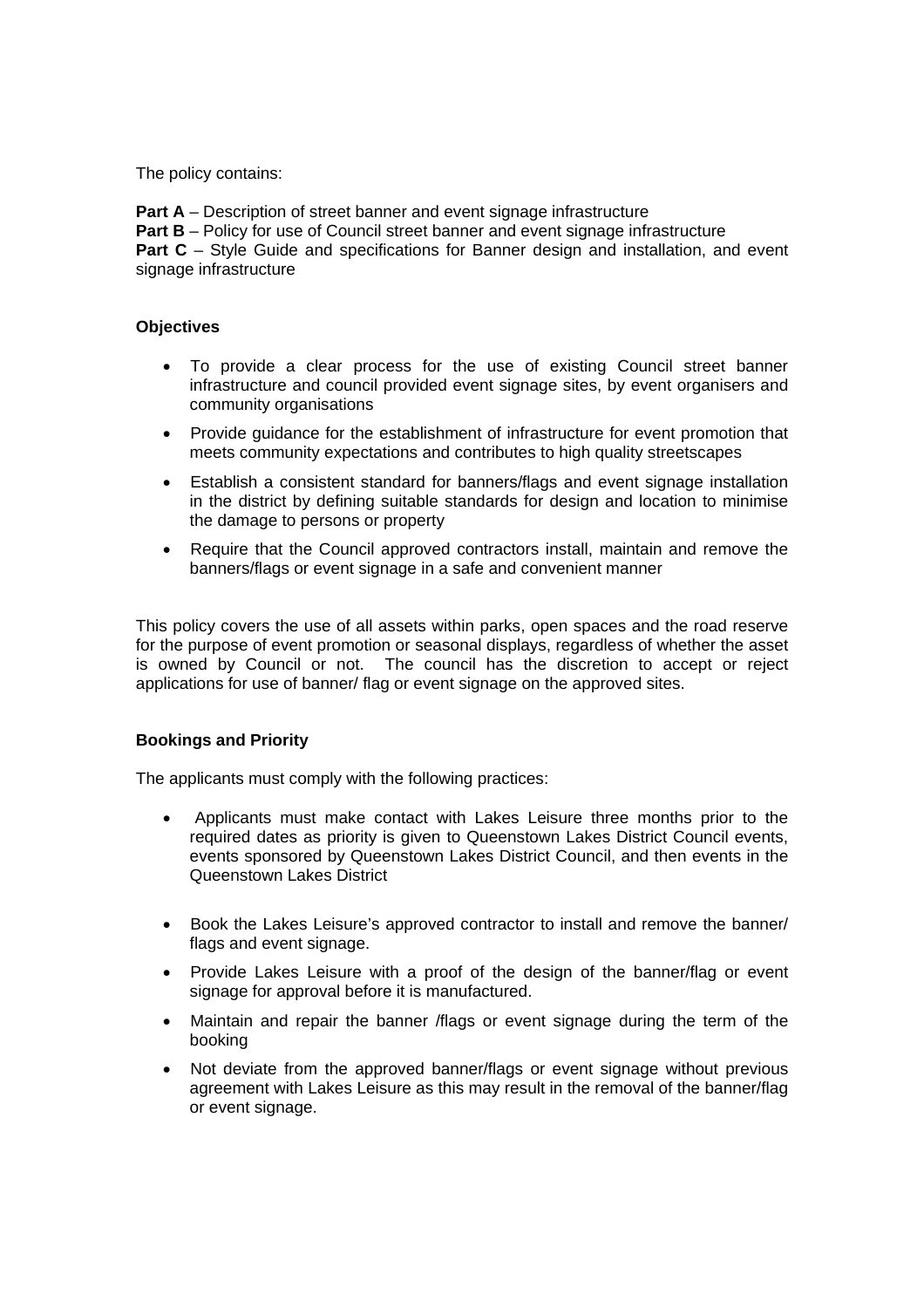# **PART A: EXISTING STREET BANNER INFRASTRUCTURE**

Council owns four types of banner mounting infrastructure:

**1. Decorative Poles** are located within the Queenstown CBD. The wine berry coloured poles provide two sizes and configurations of custom made banners to be hung.



*Decorative Poles: Small Paired Banner Locations* 

| Intersection of Beech Street and Camp St | 2 pairs  |
|------------------------------------------|----------|
| <b>Church Street</b>                     | 7 pairs  |
| <b>Beach Street</b>                      | 8 pairs  |
| <b>Esplanade/Marine Parade</b>           | 23 pairs |
| <b>Total</b>                             | 40 pairs |

*Decorative Poles Large Banner Locations* 



Rees Street 6 single banners.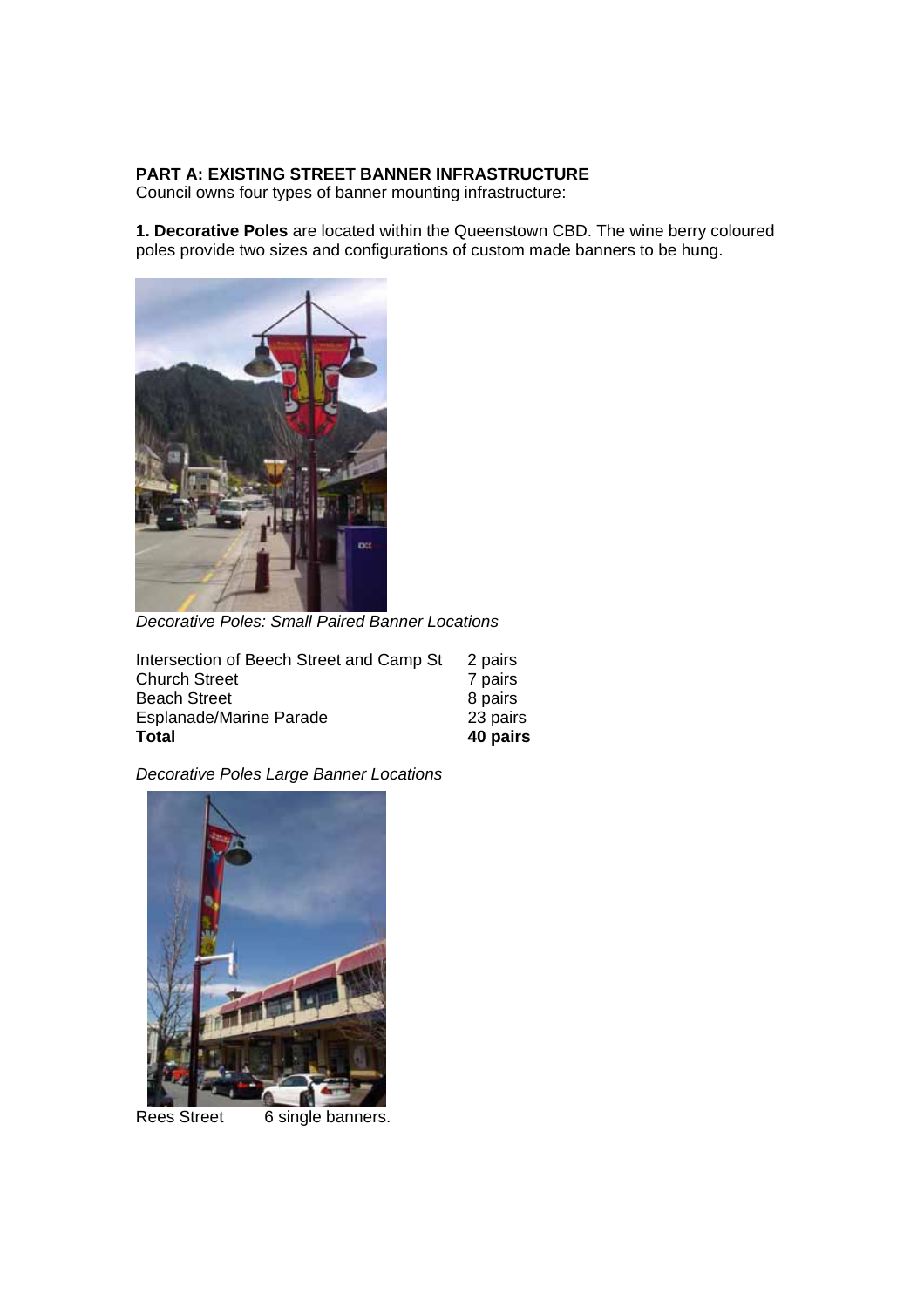**2. Street Poles** are located within parts of the Queenstown and Wanaka central business districts and at the Frankton roundabout on State Highway 6. They are mounted on standard octagonal street lighting poles using a generic banner fitting. Banners measure 1840mm (H) x 880mm (W). They are generally designed and hung as pairs but in some positions, verandas or other obstructions prevent installation of two banners per pole.



3 pairs 13 pairs 6 pairs 9 pairs 5 pairs 3 singles 10 pairs 54 pairs and 3 singles



**3. Cross Street mounting** is located on Ballarat Street adjacent to the Village Green. This banner measures 6 X 1M and must be installed by an approved Council contractor.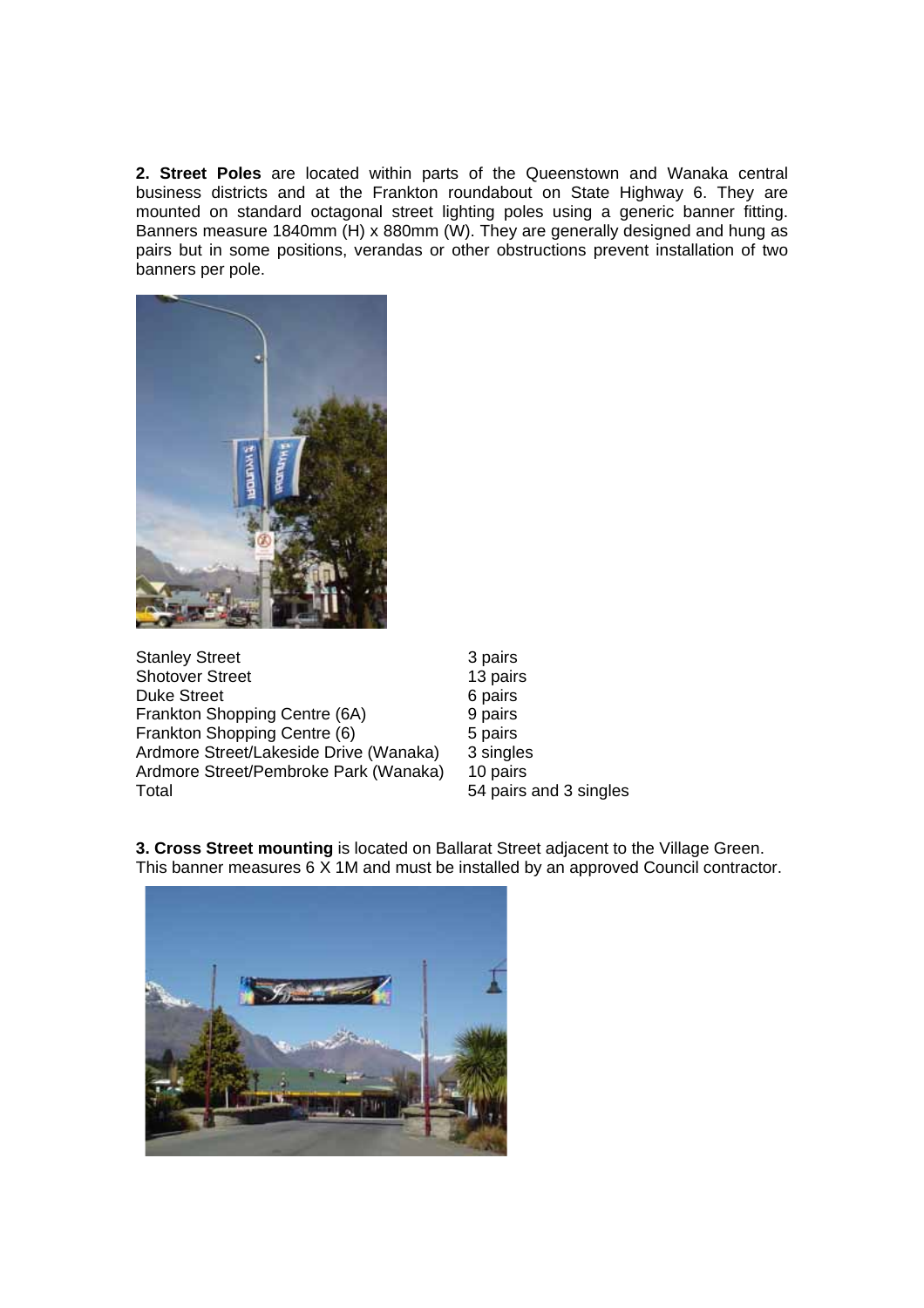**4. Event Centre poles** are situated on the roadside at the entrance to the facility. These sites are to be used in conjunction with events held at this facility. There are 10 poles at this site.

Bookings are essential for all these sites at Lakes Leisure 0800111290 or bookings@lakesleisure.co.nz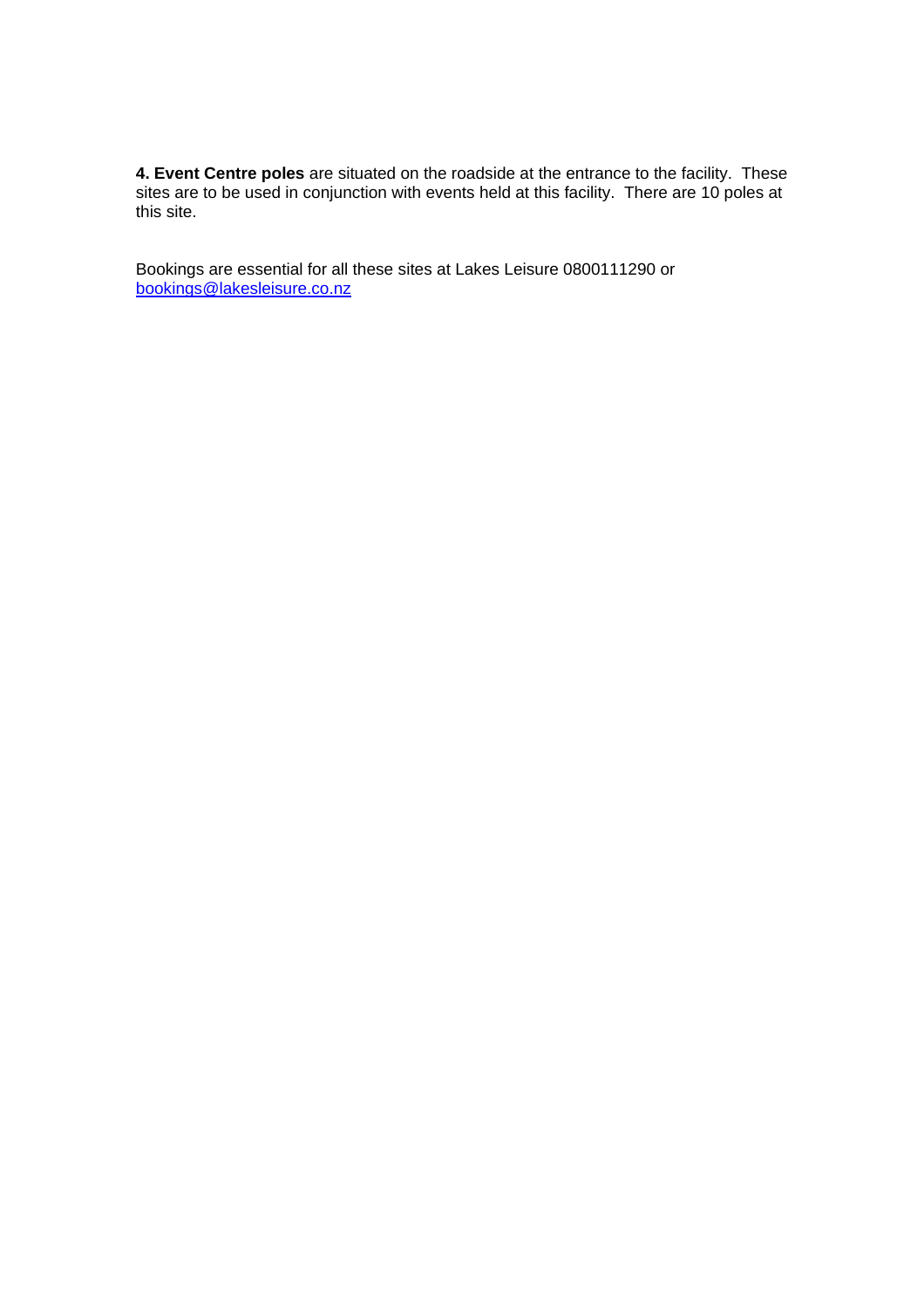# **Part B: POLICY FOR USE OF COUNCIL STREET BANNER AND EVENT SIGNAGE INFRASTRUCTURE**

#### **1. Banner types**

**Seasonal Banners** are banners that are unrelated to any particular event but add vitality and interest to the streetscape. As such they should be rotated and changed between two and four times per annum. These banners are generally only mounted on the wine berry coloured decorative street poles in Queenstown.

**Event Signage and Banners** are banners and event signage that are related to an event. Event banners and signage promote specific events such as a marathon, a community event such as local school fundraising or agricultural and produce shows, seasonal events such as the Winter Festival or commercial/corporate events such as conferences.

**Advertising Banners** are banners which promote commercial activities such as product launches or products and services. Banners promoting commercial events such as boat shows or car fairs where these are run for a for-profit basis are also considering advertising banners.

# **2. District Plan and Sign Bylaw Requirements**

Section 18 of the Queenstown Lakes District Council District Plan prescribes the requirements for signage generally within the District. Specifically Banners shall be:

- limited to 1 per site
- erected for a maximum of 2 weeks before a specific event
- removed within 24 hours of the completion of the event
- $\bullet$  limited to 3 m<sup>2</sup> in size

# **3. Approval for Banners**

Lakes Leisure will consider applications for the use of banner and event signage infrastructure in accordance with the following table. All applications must include a digital drawing of the banner and/or event signage designs to be applied. This shall be submitted in pdf format.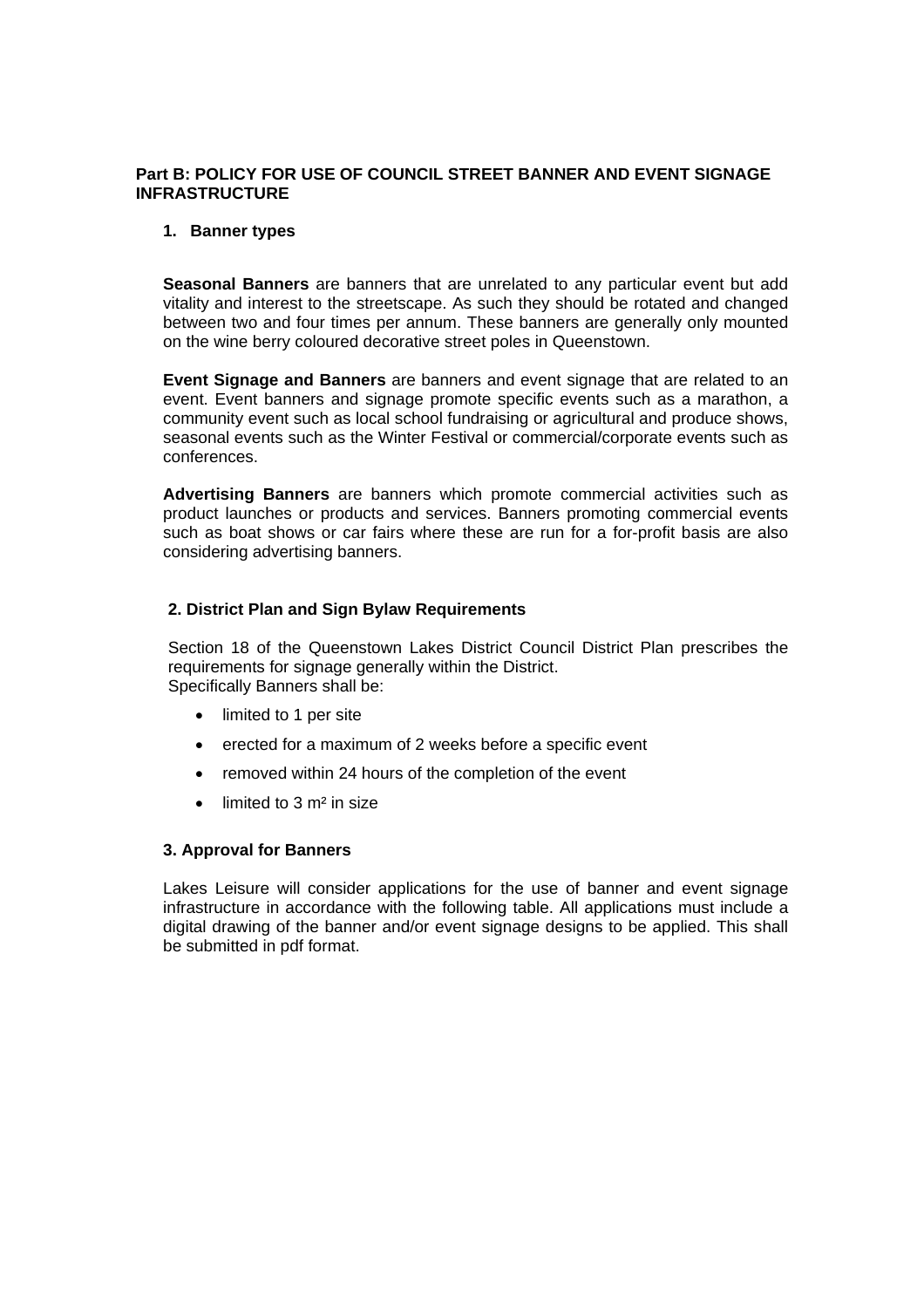# **Table1. Permitted banner applications**

| <b>Pole Type/Activity</b> | <b>Seasonal</b>                            | <b>Event</b>                                          | <b>Advertising</b> |
|---------------------------|--------------------------------------------|-------------------------------------------------------|--------------------|
| <b>Decorative</b>         | Permitted.                                 | Permitted.                                            | Not permitted.     |
|                           | Each banner may have up to                 | Each banner may have up to                            |                    |
|                           | 10% sponsor endorsement                    | 10% sponsor endorsement                               |                    |
|                           | including any naming right for             | including any naming right for                        |                    |
|                           | event.                                     | event.                                                |                    |
|                           | Banner period from Two                     | Banner period for up to two                           |                    |
|                           | weeks to Twelve months                     | weeks prior to event and                              |                    |
|                           | subject to wear and other                  | twenty four hours after event.                        |                    |
| <b>Street pole</b>        | bookings.<br>Permitted.                    | Permitted.                                            | Not permitted.     |
|                           | Each banner may have up to                 | Each banner or pair of                                |                    |
|                           | 10% sponsor endorsement                    | banners hung on the same                              |                    |
|                           | including any naming fight for             | pole may have up to a total of                        |                    |
|                           | event.                                     | 50% sponsor endorsement                               |                    |
|                           | Banner period from two weeks               | excluding any naming right                            |                    |
|                           | to four months subject to wear             | for the event.                                        |                    |
|                           | and other bookings.                        | Or                                                    |                    |
|                           |                                            | Each series of four banners                           |                    |
|                           |                                            | or banner pairs may have                              |                    |
|                           |                                            | one banner containing 100%                            |                    |
|                           |                                            | sponsor endorsement                                   |                    |
|                           |                                            | excluding any naming right<br>for the event.          |                    |
|                           |                                            | Banner period for up to two                           |                    |
|                           |                                            | weeks prior to event and                              |                    |
|                           |                                            | twenty four after event.                              |                    |
| <b>Cross Street</b>       | Not permitted.                             | Permitted.                                            | <b>No</b>          |
|                           |                                            | No sponsor endorsement                                |                    |
|                           |                                            | other than contained in any                           |                    |
|                           |                                            | naming right for the event.                           |                    |
|                           |                                            | Banner period from two                                |                    |
|                           |                                            | weeks to twelve months                                |                    |
|                           |                                            | subject to wear and other                             |                    |
|                           |                                            | bookings.                                             |                    |
| <b>Events Centre</b>      | Permitted.<br>Each sign may have up to 10% | Permitted.                                            | No.                |
|                           | sponsor endorsement                        | Each banner may have up to<br>10% sponsor endorsement |                    |
|                           | including any naming right for             | including any naming right for                        |                    |
|                           | event.                                     | event.                                                |                    |
|                           | Banner period from two weeks               | Banner period for up to two                           |                    |
|                           | to four months subject to wear             | weeks prior to event and                              |                    |
|                           | and other bookings.                        | twenty four hours after event.                        |                    |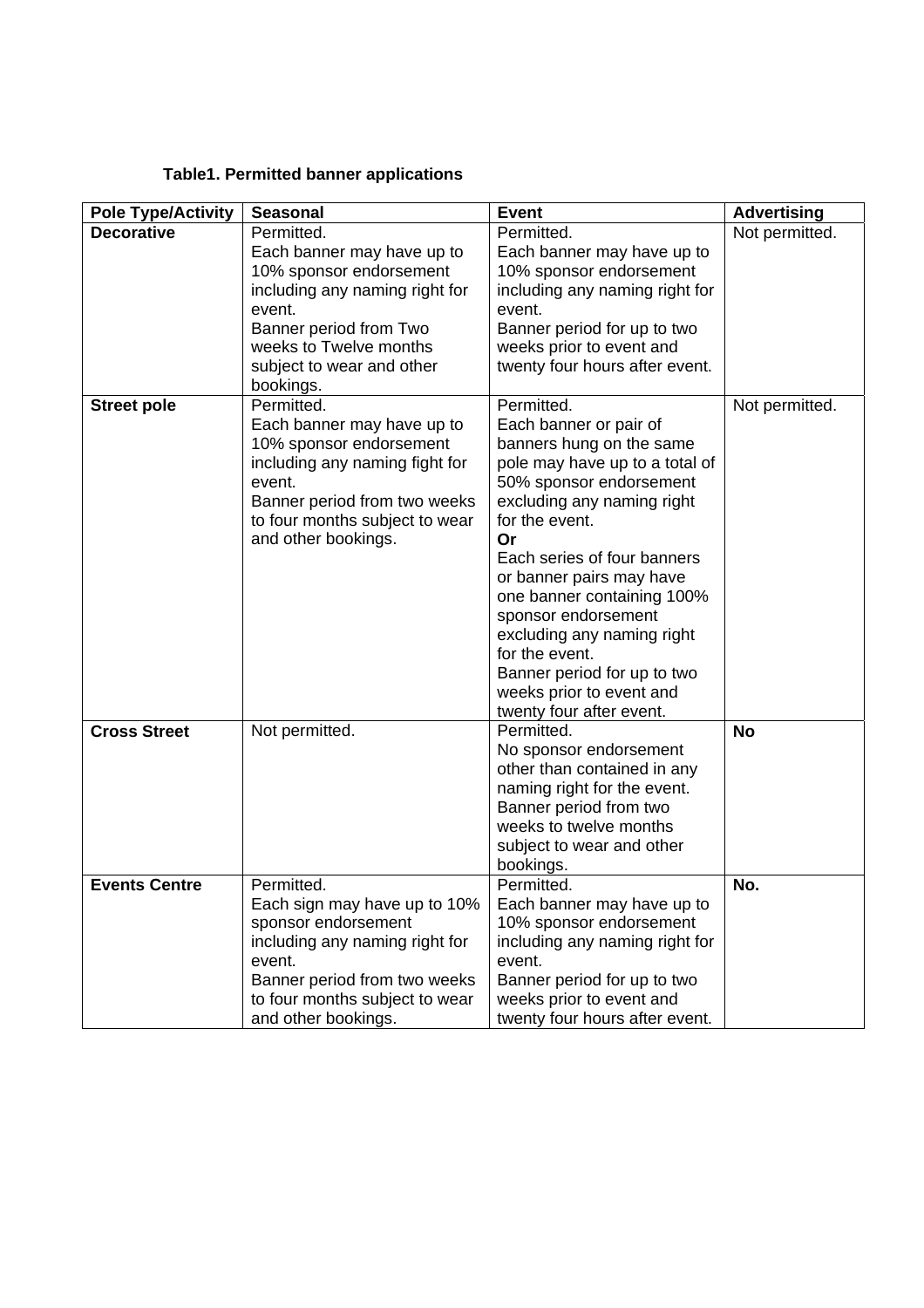# **3. Council Banners**

Where the Queenstown Lakes District Council is providing financial or logistical support to an event, the Council reserves the right to allocate up to 10% of total available banner and event signage sites for recognition of Council's support for the event. In the case that Council exercises this right, Council banners will be supplied to the event organiser at no cost, but the event organiser will be responsible for the installation, removal and return of the banner in good condition.

# **4. Costs**

There is no charge for the use of the banner/flag or event signage sites; however the applicant must meet all costs of banner/flags or event signage design and production, installation and removal. The applicant will also be required to make good any damage to infrastructure that results from the installation, removal or use of banner/flag or event signage sites and indemnify Council against any loss or claims arising from the use of these sites by the applicant.

# **5. Locations**

Details on set locations and Council approved contractors for the installation of banner/flag or event signage sites are available in the document " Event Management in the Lakes District " on the Council website www.qldc.govt.nz or from the Council offices in Wanaka or Queenstown.

Only approved contractors can be used for the installation, maintenance and removal of banner/flags or event signage.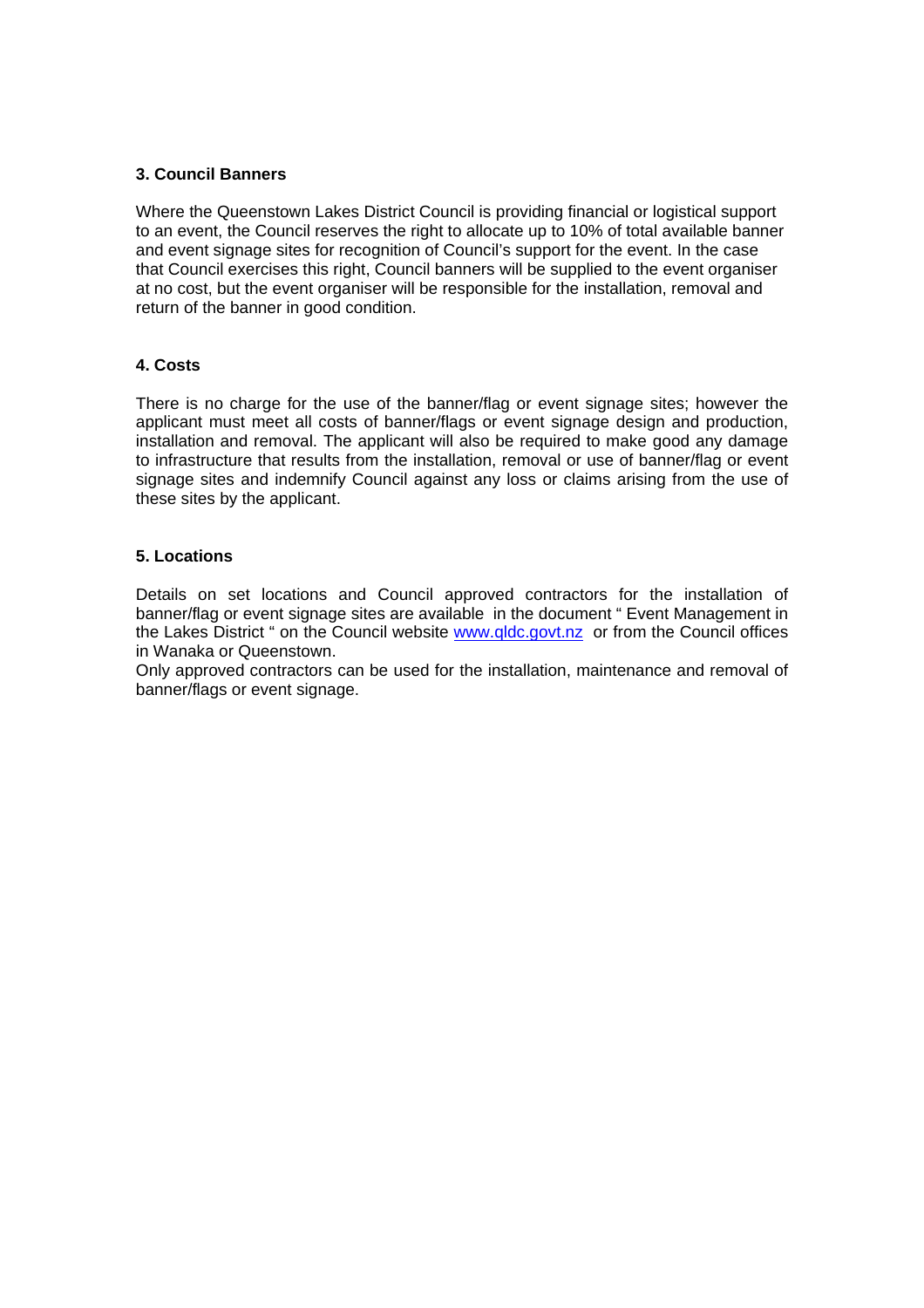# **PART C: STYLE GUIDE AND SPECIFICATIONS FOR BANNER AND EVENT SIGNAGE DESIGN AND INSTALLATION**

#### **Design Guidelines**

- Applicants must provide a copy of the proposed text and design including a sketch of each separate banner/flag or event sign prior to confirmation of the site bookings
- All advertising (sponsorship details) on banner /flags or event signage is limited to 10% of the total design concept.
- A high standard of design presentation is required on all banner/flags or event signage to reflect the townscape and its public amenity
- All banner/flags or event signage may be reused for future bookings provided the banner/flag or event signage is well maintained and of a high standard of presentation.
- All street banners/flags or event signage designs are to be approved by Lakes Leisure's Booking Coordinator prior to installation.
- All dates of installation and removal to be approved by Lakes Leisure's Booking Coordinator.
- Banners are to be installed no more than twenty-one days prior to and removed no more than two days after the advertised event, unless by prior arrangement.

| <b>Banner Type</b>                   | <b>Size</b>    | <b>Material</b>                | <b>Mounting</b>                                                                                                                   | <b>Adobe</b><br><b>Illustrator</b><br>template |
|--------------------------------------|----------------|--------------------------------|-----------------------------------------------------------------------------------------------------------------------------------|------------------------------------------------|
| Small<br>Decorative<br>Banner        | 1800 x 900mm   | Heat-sealed<br>Polyknit fabric |                                                                                                                                   | qldc_sdb.ai                                    |
| Large<br>Decorative<br><b>Banner</b> | 1840 x 900mm   | Heat-sealed<br>Polyknit fabric |                                                                                                                                   | qldc_ldb.ai                                    |
| Pole<br>Street<br>Banner             | 1840x 1880mm   | Heat-sealed<br>Polyknit fabric | The fabric tabs<br>required<br>to<br>attach banners<br>the<br>poles<br>tο<br>must be made<br>heavy-duty<br>οf<br>Polyknit fabric. | Qldc_spb.ai                                    |
| <b>Street</b><br>Cross<br>banner     | $6M \times 1M$ |                                |                                                                                                                                   | Qldc_csb.ai                                    |
| Events Centre                        | 1800 x 950mm   | Heat-sealed<br>Polyknit fabric |                                                                                                                                   |                                                |

#### **Banner Specifications**